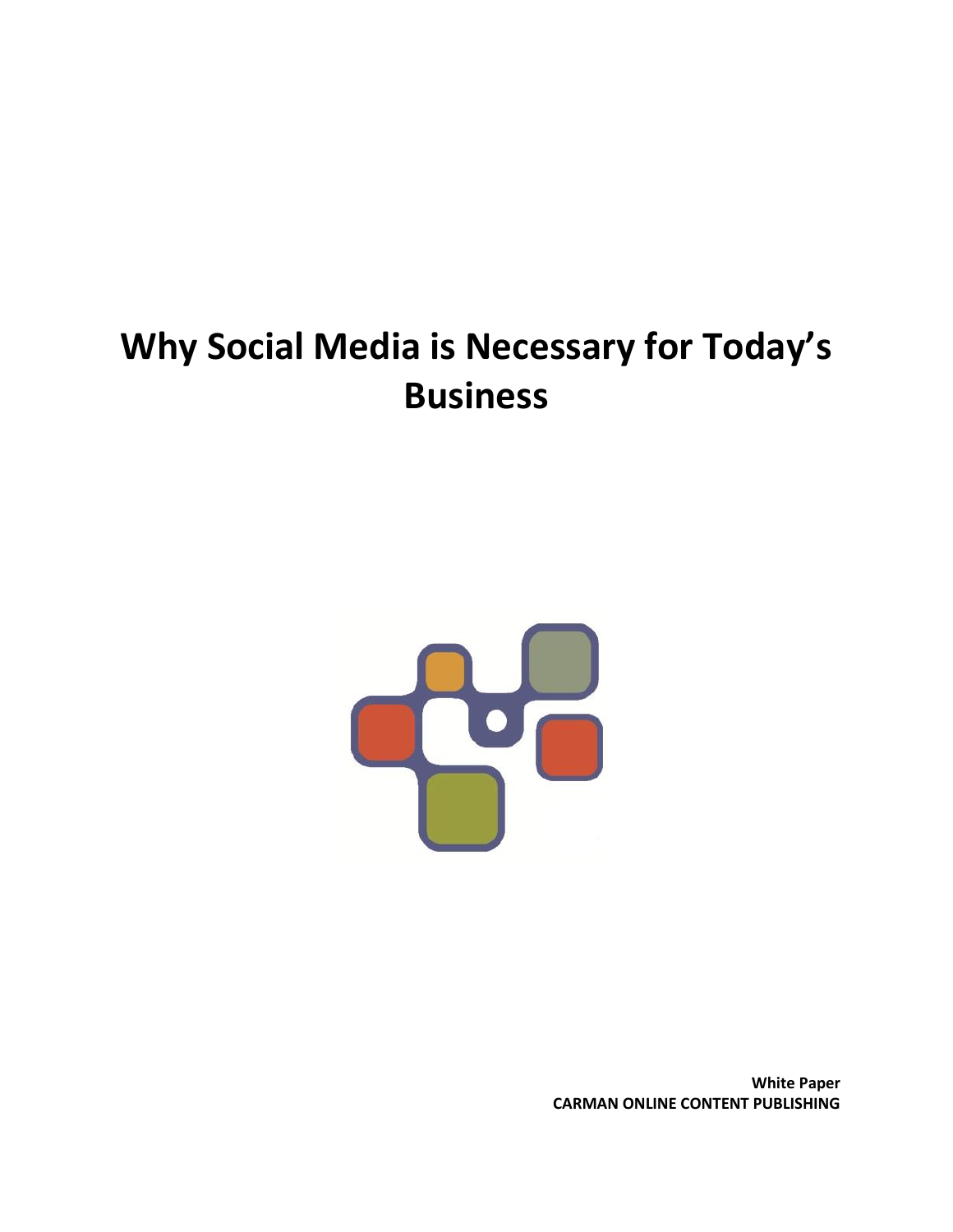Any reputable business or organisation that has gone to the trouble of putting together a website would likely look for every opportunity to use that site to its maximum potential. To that end, social media provides an outlet for transforming a website from a lethargic tool reaching a limited audience to one capable of reaching around the world. Social media offers a dynamic marketing opportunity like no other.

Unfortunately, not a lot of website owners know what to do with social media. The way social media is treated today is very similar to how website owners of a decade ago treated their websites – as nothing more than online business cards. Until website owners fully grasp the power of social media, they are not likely to put it to use for their own businesses

## **Current Social Media Participation**

*[Forbes Magazine](http://www.forbes.com/sites/moneywisewomen/2012/08/08/the-developing-role-of-social-media-in-the-modern-business-world/)* presented an analysis of social media as a marketing tool in a 2012 report from contributor Jessica Bosari. Among other interesting things, Bosari asserted that 43% of adult consumers between the ages of 20 and 29 spend more than 10 hours a week using social media sites. The most popular of those sites include Facebook, Twitter, and Google+.

She went on to say that 94% of businesses *with an established marketing department* utilised social media in some form. However, that doesn't tell the whole story. In order to get the big picture, we need to know about those businesses not yet currently engaged in social media. For that, we turn to Meghan Ennes of the *[Harvard Business Review](http://hbr.org/web/slideshows/social-media-what-most-companies-dont-know/1-slide)*.

Ennes asserts that only 58% of businesses are utilising social media for marketing efforts. That means 42% are not. It seems hard to imagine in a world that is now dominated by Internet mobility and constant connectivity. Nonetheless, it is what it is.

Before moving on, there is one last statistic Ennes cites that we need to be aware of. She maintains that only 12% of those companies utilising social media for marketing purposes are confident they are doing so effectively. Just 12%. If that's true, it suggests there is a lot of marketing potential going to waste all across the vast world of the Internet.

## **Making Social Media Work**

The solution to the modern social media quandary is one of learning how to make it work for your business or organisation. Once you figure it out, you will see your online audience grow exponentially. Moreover, a larger audience will drive sales accordingly.

Let's start with the various social media channels from which businesses have to choose. Forbes lists the top three as:

- 1. **Facebook** The number one ranking of Facebook is no surprise. As of March 2013, the social media giant commanded an astonishing 72.4% of the worldwide market share. And even though it is beginning to lose younger Internet users, it is gaining middle-aged and older users.
- 2. **Twitter** This unique social media outlet does not command anywhere near the market share of Facebook, but it doesn't need to. Twitter is a completely different platform that accomplishes a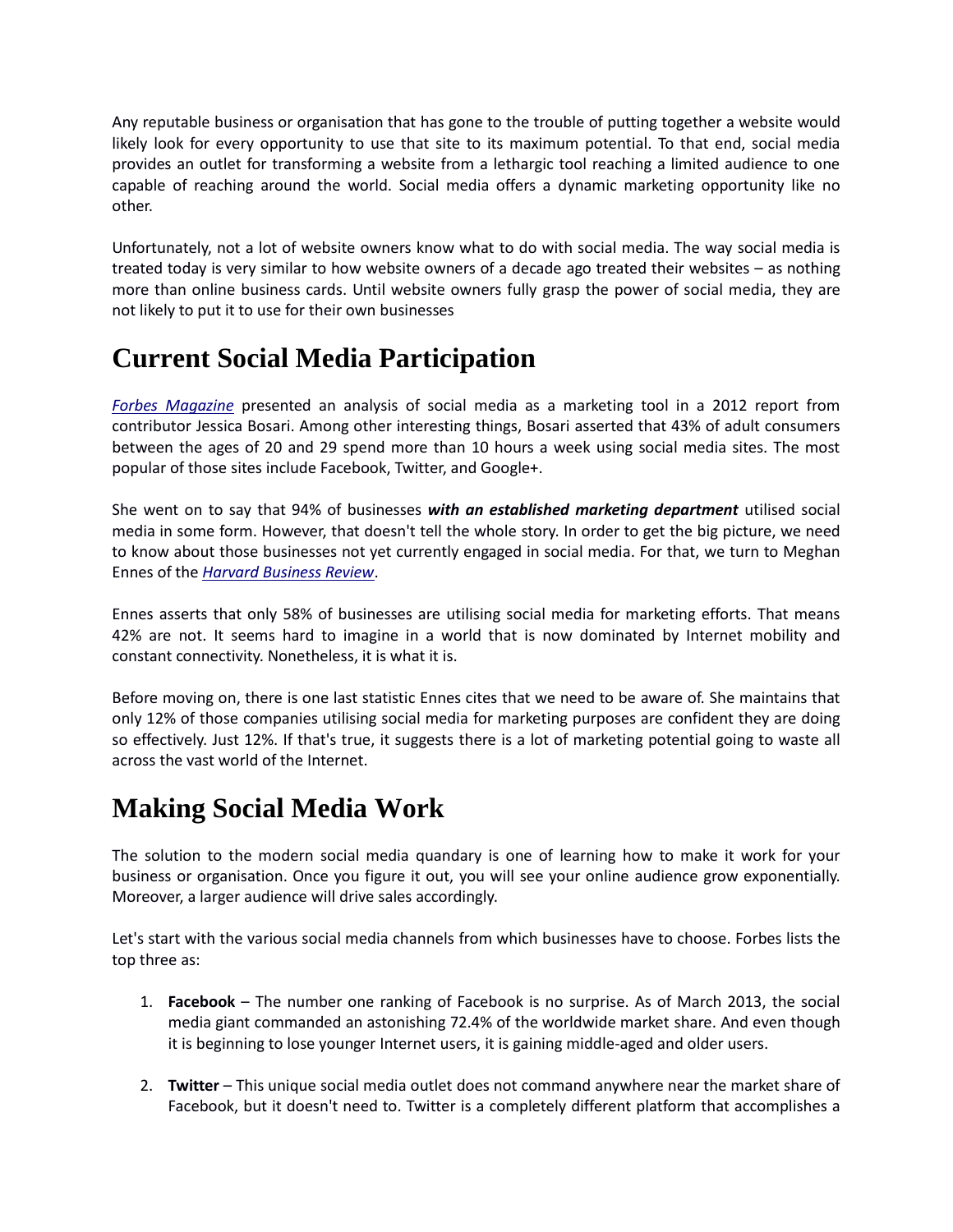very different sort of marketing. And it is still very popular among younger audiences.

3. **Google+** – Google+ does not even show up on the statistics from March 2013. However, do not make the mistake of assuming it is irrelevant. Google is still the world's leading search engine, increasingly engineering its search functions to be tied intrinsically to its social media platform. Also remember that Google owns YouTube, as well.

Although there are other social media channels to choose from, the top three are certainly a good place to start. As Alley Watch contributor Ryan Harris puts it, these three channels offer a good place to "begin the conversation with customers."

The concept of the conversation is a brilliant one for explaining why social media is necessary for today's business. It provides a clear visual of your business engaging your customers in the hope of eliciting a specific response. In turn, your customers engage you in order to acquire whatever product, service, or information you are offering. It is a two-way conversation with mutual benefit.

> *"As an entrepreneur, it's important that you participate in your social media accounts and communicate with those who are interested in your product or service. In fact, not participating, you may even do your business or service more harm than good."*

Ryan Harris Alley Watch

If your company is not engaging your customers where they are, and in a way they are comfortable with, you are not engaging them at all. Social media is about taking your message to the masses in a format they are enthusiastic about embracing.

What can social media do for you? Consider the following five things:

- 1. **Messaging** Messaging is one of the most important parts of marketing. If you cannot effectively get your message out to the widest audience possible, your marketing campaigns will never reach the greatest potential. Social media provides a platform for sending your message to an incredibly wide audience.
- 2. **Sharing** The real power of social media in marketing is the ability of your customers to share their experiences with their friends. With just a click of the mouse, one customer can share your business with hundreds or thousands of friends instantly.
- 3. **Grouping** On some social media platforms, you have the ability to create groups of users according to a specific topic or product. The advantage of grouping is that it allows you to target your marketing to specific demographics. This is one of the most efficient ways to reach specific audiences with specific messages.
- 4. **Ranking** SEO experts thrive on making sure your website ranks as high as possible on the major search engines. A productive social media presence helps that cause by linking social media activity to your website. Yes, Google does consider social media activity when ranking websites.